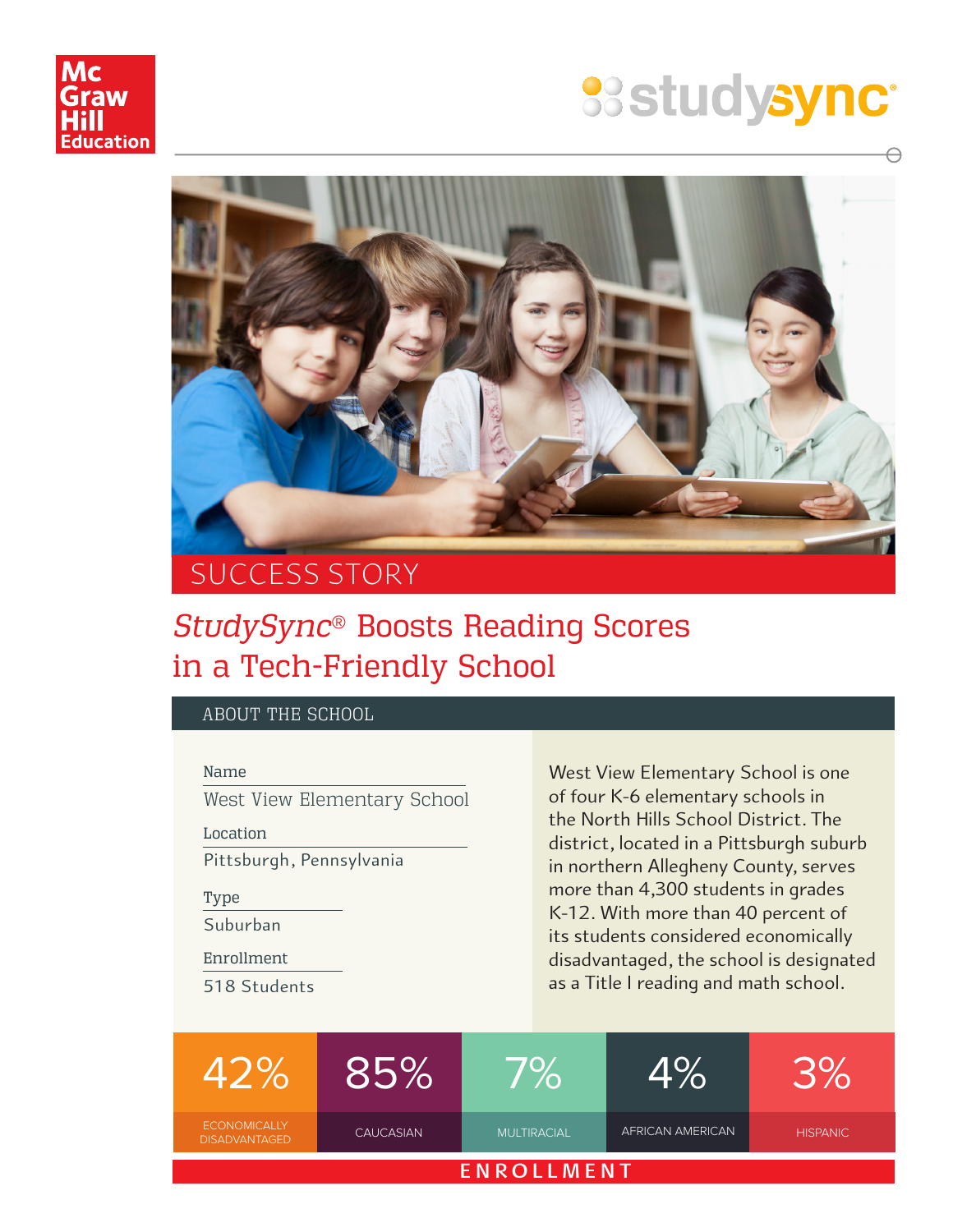#### **Committed to digital literacy**

North Hills has made a commitment to educational technology and is implementing a phased approach to provide all students with digital devices. In 2016-17, the district's "Project Connect" distributed iPads to all 934 students in sixth, seventh, and eighth grades including the sixth grade at West View—and plans to provide all students with devices in the coming years. According to the district's website, North Hills also plans to use technology as a tool for personalizing instruction for every student, "cultivating an innovative and problem-solving learning environment."



*We started looking at* StudySync *and found that the texts were challenging.* StudySync *has great selections, with great skills built into it.*

Shannon Diven, Teacher

#### **Choosing an ELA curriculum for a digital age**

With the move towards more robust digital learning, the district in 2015–16 piloted *StudySync*®, the premier digital English Language Arts (ELA) curriculum for grades 6-12, in two sixth-grade classrooms.

*StudySync* provides a multimedia-enhanced, comprehensive core curriculum with a library of hundreds of texts and text excerpts. Aligned to

state standards, *StudySync* offers instruction in reading, writing, listening, and speaking, as well as differentiation resources and assessment tools that ensure student readiness for high-stakes tests. Early pilot successes at North Hills prompted the district to implement *StudySync* in all sixth-grade classrooms in 2016–17 and conduct additional pilot programs in grades seven, eight, and nine.

"We believe strongly in digital literacy and technology to supplement learning," said Dr. Jeff Taylor, assistant superintendent for curriculum, assessment and elementary education. "We wanted to see if we could better engage students in ELA. I feel that we have."

#### **Meeting student needs is paramount at North Hills**

Shannon Diven is a 17-year veteran of West View, where she teaches reading, math, social studies, and science in a self-contained sixth-grade classroom that piloted *StudySync* in 2015–16. As a member of the district pilot committee charged with looking for a new ELA curriculum, Diven said it was clear that students were not learning up to their potential.

"The basal series was not meeting our needs," she said. "Kids were not performing at a level where they could analyze text or literature. They were not being exposed to reading excerpts or text that was rigorous or challenging enough."

Diven said the district began looking for a program that would expose students to rigorous texts while also providing a better quality of literature than they had used before.

"We started looking at *StudySync* and found that the texts were challenging—they were at or higher than grade level—and that it was also an online curriculum. *StudySync* has great selections, with great skills built into it, and it aligns with (Pennsylvania's core standards)."